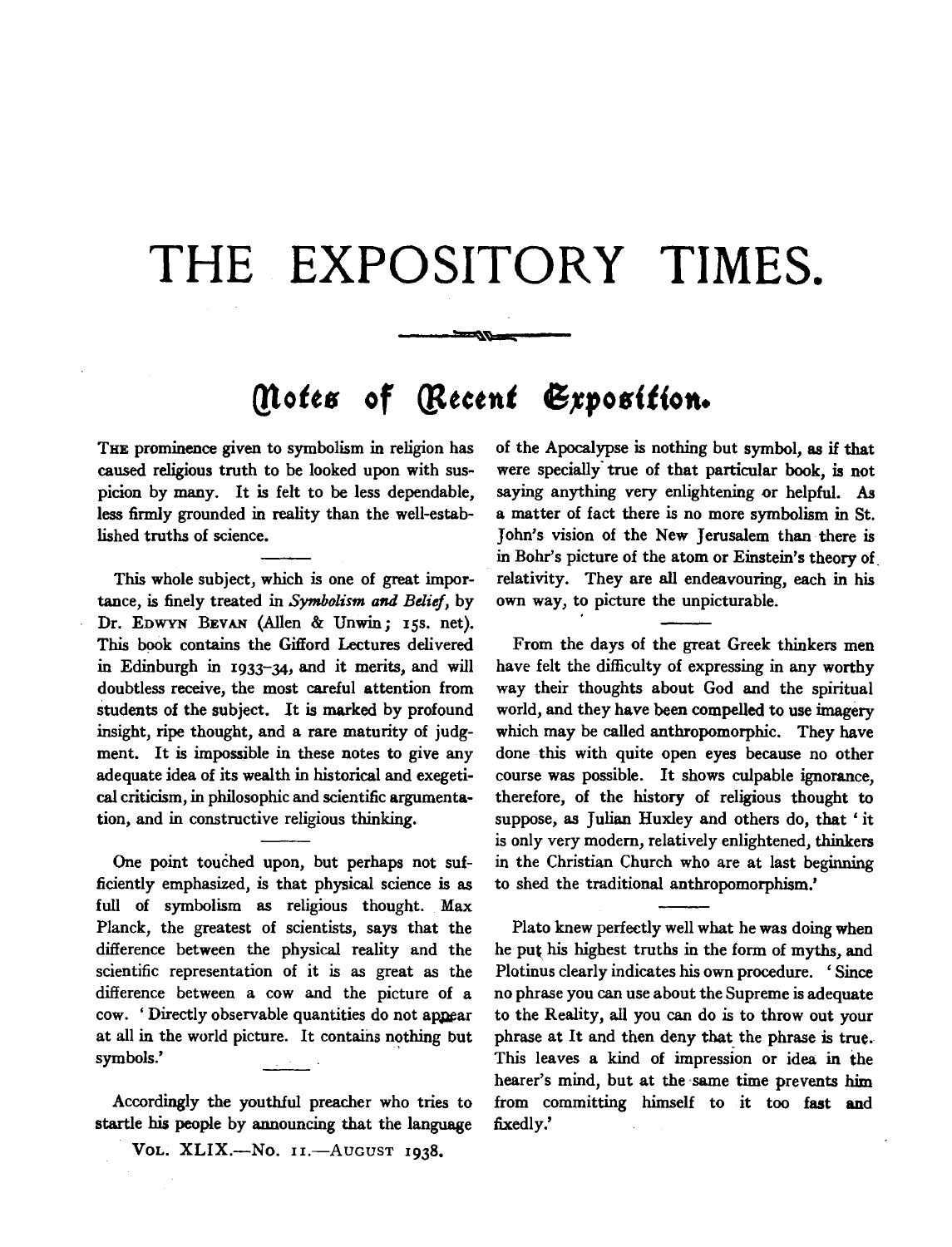The impossibility of getting rid of symbolism may be illustrated by reference to all the words denoting ' height ' which are applied to God and to His home in heaven above and to all things that have value. To this topic Dr. Bevan has devoted two fascinating lectures. In speaking of the Most High God who dwells in heaven above there seems to be a focussing in one compound feeling of different aspects and implications of spacial height. There is the feeling of power as in a blow coming from above or in a man standing over another who is prostrate on the ground. There is the wider range of vision which elevation gives, and the consequent power to guide and cemmand. There is also the feeling that to climb upwards is hard and the sky is an unattainable altitude. All these complex thoughts and feelings find appropriate expression in words indicative of spacial height, and they are not in the slightest degree affected, as some foolishly suppose, by Copernican astronomy or any scientific theory. They are inescapable. If we try to express ourselves in more abstract and philosophic language and speak of the ' transcendence ' of God and the 'sublimity' of things divine, we discover that we are merely using Latin words expressive of spacial height.

The question may be raised as to what type of symbols it is best to use, whether the plain and homely symbols derived from material things and the experiences of daily life or the more abstract ideas of the philosopher, which, it should always be remembered, are just as full of symbolism as the former.

In this connexion the words of a French writer, Jean Guitton, may be quoted: 'Now since man cannot any way escape from the snares of metaphor, is it not well to have recourse to the homelier metaphors? Mythical imagery, used by a thinker who can subordinate it to his purpose, has in this respect an advantage. In the first place it can furnish instruction, telling and explicit, for the common man. And is there any real danger of its leading the wise man astray? The crying disproportion between the image and the reality it represents warns him that the words are only

expedients and makeshifts. Their very poverty helps him to realize that God is beyond every possible conception, every possible image.' But if more subtle language is used, and imagery derived from the working of the human mind, there is an insidious danger lest such language should be taken as more than symbolic, as adequate to the reality to be expressed. 'We shall never surmount the limits by which nature has circumscribed us. But while the mental anthropomorphism in assimilating the Divine mode of working to the measure of the human spirit is liable to lead astray, the material anthropomorphism is its own safeguard against its miserable inadequacy.'

Dean Mansel similarly animadverted on ' that morbid horror of what they are pleased to call anthropomorphism, which poisons the speculations of so many modern philosophers.' He pointed out that all speech about God is symbolic, and held that it was a mistake to suppose you could get to anything more literally true than the anthropomorphic imagery. 'We dishonour God far more by identifying Him with the feeble and negative impotence of thought which we are pleased to style the Infinite than by remaining content with those limits which He for His own good purposes has imposed upon us.' This preference for anthropomorphic imagery, then, is not the *naivete* of the man who has never perceived its philosophical inadequacy, but the result of a scepticism pushed far enough to feel the inadequacy of all philosophical formulas offered as a substitute.

'We can see how, if Mansel is right, rational argument about God or the presentation of God's action in the documents of religion may be completely fallacious. Not because the Reality is itself irrational ; we may believe that, if God and the actions of God could be known to finite minds, they would exhibit reason in its ultimate perfection, and yet believe that reasonings about God and His actions are fallacious. If all our notions of God are merely images which stand for an inconceivable Reality-counters, as it were, which more or less misrepresent that Reality-our reasonings are no more than the manipulation of such counters, and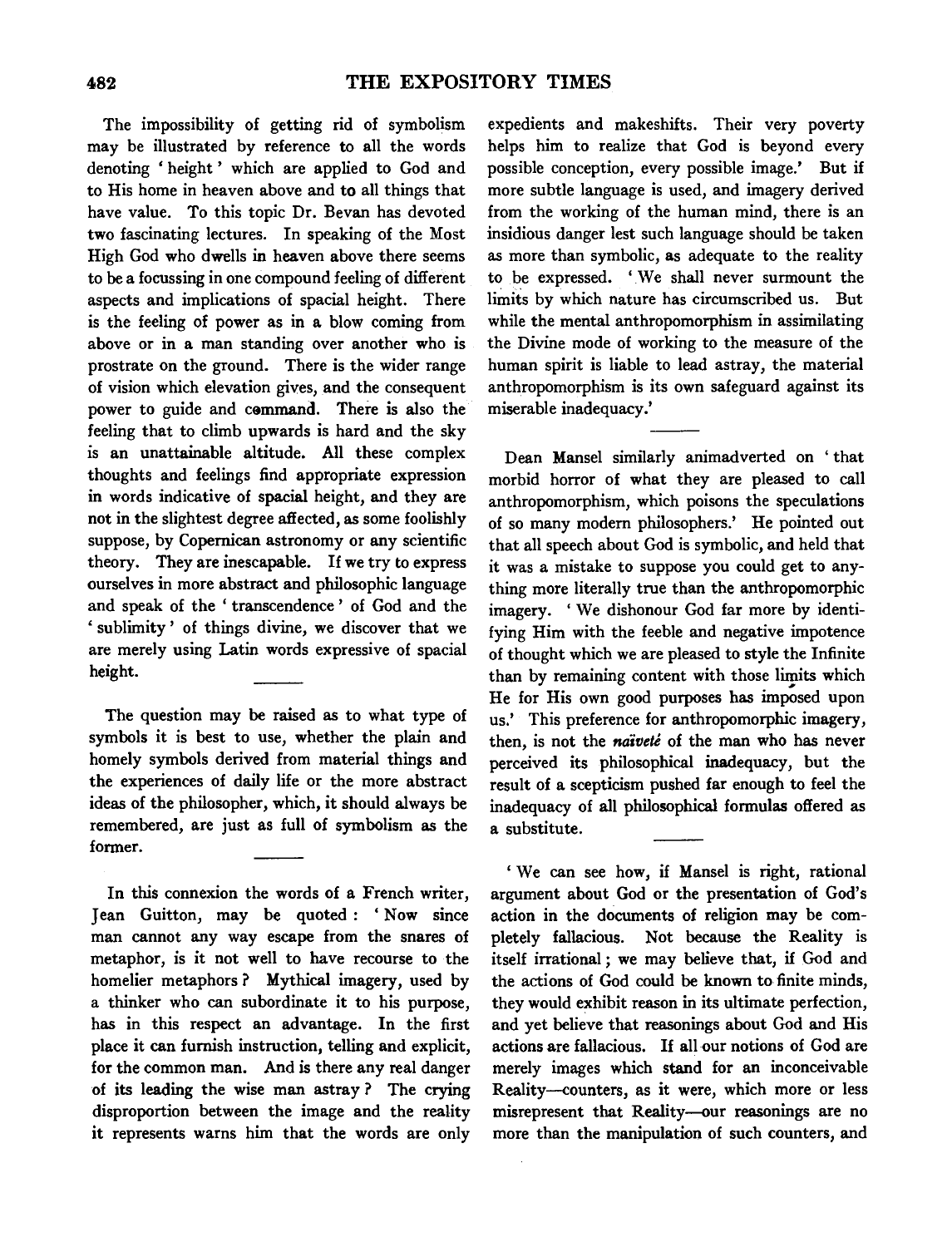the result we arrive at may be remote from the truth. We may have conducted the process of reasoning with flawless consistency all through, but we are operating all the time only with counters, not with the realities themselves.'

To this view of Mansel's Dr. BEVAN inclines to give general assent. It is a commonplace in theology that all our conceptions of God are utterly inadequate to the Reality, all our representations are only figures by which we strive to indicate the unimaginable. ' If this is so, Mansel is reasonable in contending that anthropomorphic imagery may give us the essence of the Reality better than an abstract metaphysical formula which will be just as much beset by the limitations of the human mind and may deceive by its pretence of superior knowledge.'

It would seem to follow from this that religious certitude comes not by processes of logical argumentation but rather is grounded and confirmed in practical experience. ' While our best conceptions of God remain symbols of a Reality we cannot imagine, it is because these conceptions, when acted on, produce a life of a certain quality, as compared with other conceptions of the universe, that the man who believes in God gains assurance that he does right in believing.'

This looks very like Pragmatism, but in reality it differs from the Pragmatic view in respect of the fact that religious faith bases itself upon a Reality which is believed to exist in absolute independence. ' Take the conception of God as a loving Father. Obviously such an idea of God is symbolic. But the Theist or Christian does not merely say, " Act as if there were a God who is a loving Father, and you will find certain desirable results follow " (that is Pragmatism): he says, "Act as if there were God who is a loving Father, and you will, in so doing, be making the right response to that which God really is.'' God is really of such a character that, if any of us could know Him as He is (which we cannot do) and then had to describe in human language to men upon earth what he saw, he would have to say, "What I see is indescribable, but if you think of God as a loving Father, I cannot put the Reality to you in a better way than that ; that is the nearest you can get." '

In his recently published book, *Doctrines of the Creed* (reviewed elsewhere), Canon 0. C. QmcK has a suggestive chapter on the relevance of belief in God. The modem world is asking with a new insistence the question which transcends every other in importance : Why should we believe in God at all ? What is the real value of that belief which is at the centre of traditional religion ? Briefly, the answer is that to believe in the one eternal God alone gives us the right to speak and think of the universe as being the universe at all. For, if there be no eternal reality above and beyond the changes and chances of temporal succession, ' the universe ' is but a phrase fashioned by man for his convenience which merely falsifies the limitless multiplicity and variety of particular events extending for ever into the darkness of the unknown.

To believe in the goodness of the eternal alone enables us to hope that the tiny efforts any of us make after righteousness and truth can have any abiding consequence or value. For, if there be no eternal reality, the same result of dissolution and extinction will wait on all our achievements in the end. Only look far enough ahead, and selfishness and self-sacrifice, sin and holiness, delusion and enlightenment will all come to the same thing. From such a conclusion belief in God affords the only possible deliverance, if we think coherently. Apart from all logical proofs of theism, therefore, and all doctrines of particular revelation and all mystical experience, the mind of man in its most clear-sighted moments will always retain the substance of belief in God, simply because any real rejection of it involves consequences which are intolerable alike to reason and conscience.

'Brave words,' the sceptic will reply, 'but how is it, then, that so many of the keenest and most influential intellects of our time reject your belief as obsolete and worthless?' This is a quite per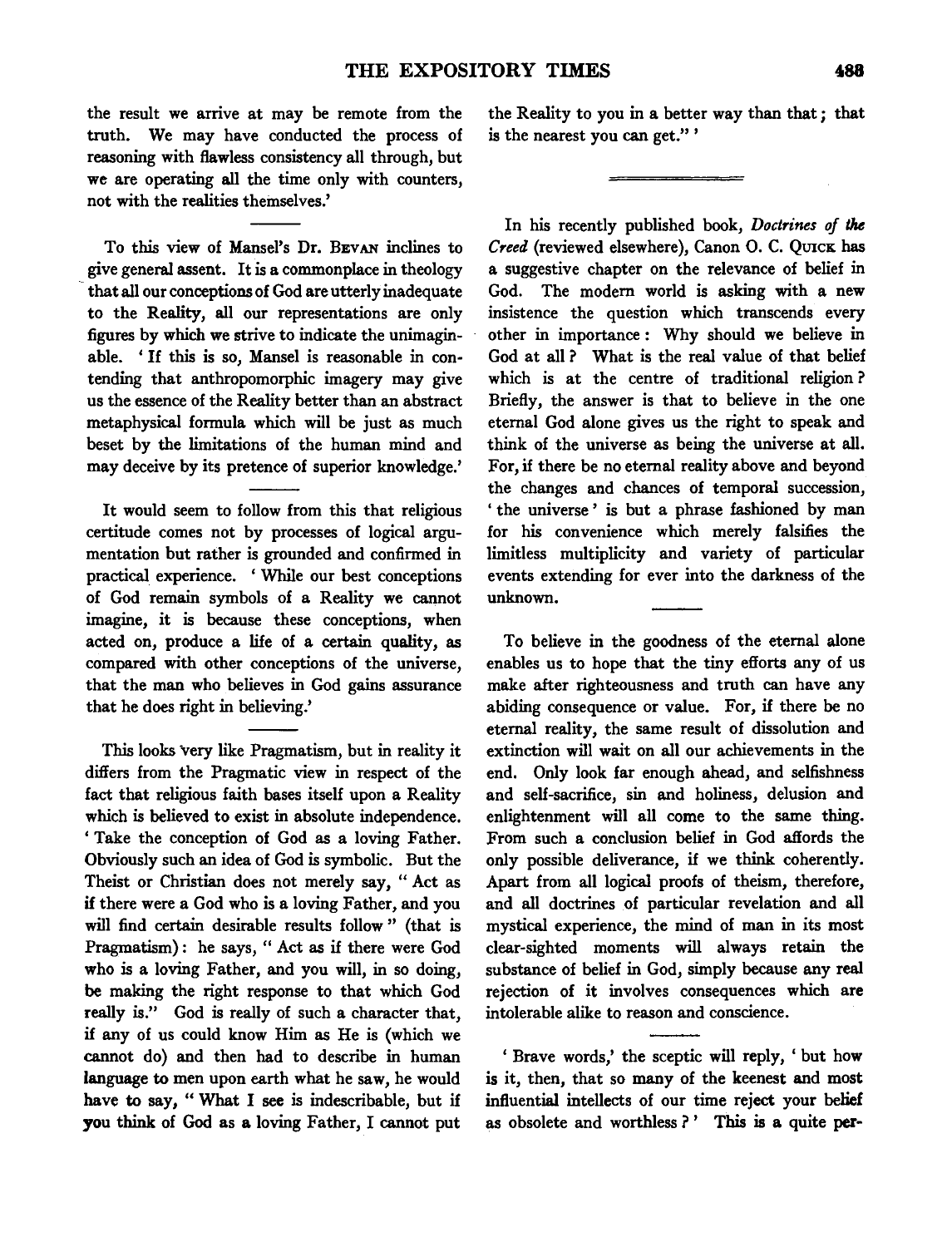tinent question, and must be answered. There are two reasons that explain why the central doctrines of religion are losing their appeal to the human mind. One is the belief which the last century established in general progress and evolution, a belief shared, though with important differences in form, by Marxists, Nationalists, and Humanitarians. To all alike the history of life on this planet is a story of constant development from lower to higher, and the development seems bound somehow to continue. In this respect there is a profound difference between the mind of the ancient and that of the modern world.

The ancients never entertained seriously the notion of general progress. They never saw any reason for thinking that what comes later must be better than what comes earlier. Their golden age was in the past, and any hope of betterment was based on the expectation of a divine intervention, not on the operation of any natural law. But now everybody has a belief in better times ahead. Time is the bringer of all good things, and this prospect provides faith and hope enough to carry people through the present. To seek a reason for this uncritical trust leads us to the second cause of the disfavour into which other-worldliness has fallen.

It is the new control which man by experimental science has won over Nature and is continually extending. The result of it is a quite new consciousness of power which has convinced our generation that human destiny is in human hands. However great may be the dangers, men are sure that they can escape them by the use of their own resources. Here is the great reason why traditional piety and belief in God make so little appeal to the modern world. Salvation lies in some political or economic gospel. For man can do everything that can be done at all by the knowledge and equipment which science puts ready for his use. We can afford to trust the future because there is no limit to what man can do with it. It is this new Titanism of man which has thrust God out of mind and blinded our eyes to the ultimate ends and issues of human living.

Yet it is becoming increasingly evident that modem godlessness must bring what ancient heathenism used to call a nemesis upon its head. When men have abandoned all belief in unchanging and eternal authority over human life, they can reach no agreement as to what ultimate end they ought to pursue, or by what means it is right to pursue it. When there is no agreement on such matters, the appeal is inevitably to force. Accordingly it is to the use of force, physical and psychical, that the adherents of the new gospels betake themselves.

But even the modem world is not allowed to forget that those who take the sword perish with the sword, since force constantly begets force in opposition to itself. And therefore the majority of us live in terror of war, civil, international or economic, which, as experience has shown, must under modem conditions bring disaster to all and victory to none. Of course co-operation could save us. But where is the power that would enable us to co-operate ? Government control of press, wireless and education is the modem answer to that question. But official propaganda can only deceive the citizens of one State at a time, and a policy of systematic lying can but increase in the end the confusion it sought to remedy.

But about end and means. We have just said that when belief in eternal realities is abandoned, men can reach no agreement as to the ultimate end they- ought to pursue or by what means it is right to pursue it. Well, observe what is actually happening in both respects. As to the *end* : man's destiny being in his own hands and no authority set over him, what end should he live for, what future should he make for himself? Some say, the establishment of a classless society. Others believe in the dominance of one nation or race over others. And so we have the rival gospels of Communism and Nationalism arrayed against each other. What court is to decide between them ? There can be no appeal to any eternal principles of right or justice or truth. Nothing can arbitrate but force. And when the guns and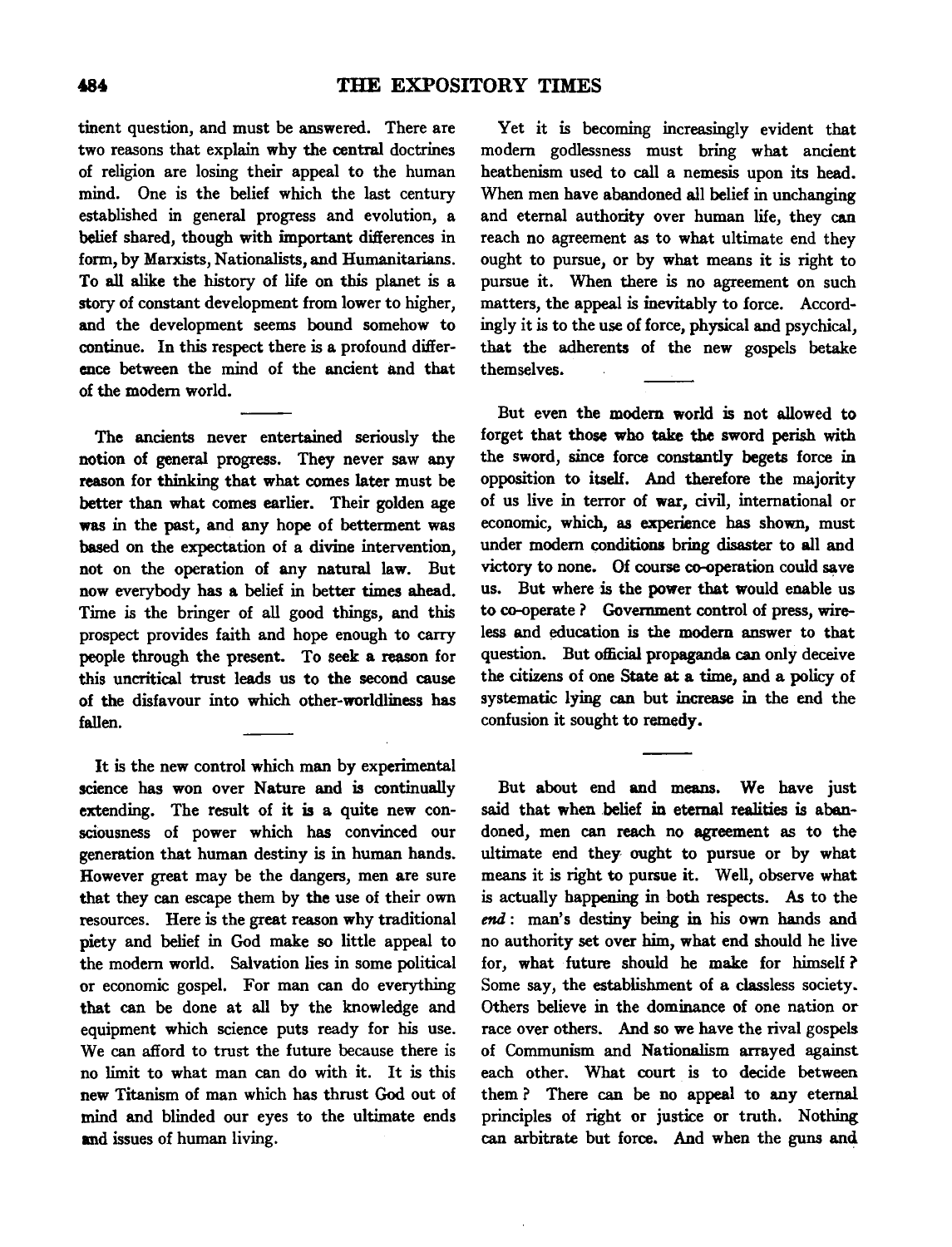bombs and poison gas have done their work, will it matter which side claims victory ?

And as to the *means* : if you believe in an eternal principle of right and goodness, the means you take to achieve your good end must be the expression of the same goodness, and morally appropriate to it. If the end is a divine kingdom of righteousness and peace and love, the means you take to move towards it must themselves be the appropriate expression of a righteous, peaceable and loving spirit. For the end you seek is set by eternal principles which lay their authority upon you now.

But if you believe only in some *future* good as the end, there is no reason why your choice of means should be thus limited. Why should not the classless society, which is the Marxist's heaven, be sought by deliberately creating the ruthless dictatorship of the proletariat backed by the methods of the Ogpu ? Why should not the noble civilization of the Nationalist's dream issue from an utterly sordid persecution of the Jews ? Once men have thoroughly rejected the thought of the Divine, the other-worldly and the eternal, they will inevitably think that they can justify the blackest crimes in the present, because their result will be some glorious Utopia in the future.

Christians think otherwise. St. Paul's teaching at this point makes a particularly instructive contrast to that of some modern missionaries. He also looked for a glorious age in the future. The Kingdom of God is righteousness and joy and peace in the Holy Ghost ; and no doubt he was thinking primarily of a future world. But the Kingdom was God's ; and therefore it was not future only, but eternal. Therefore, again, he who would enter it fully in the future must begin to enter it now by living according to its law of love even in face of suffering persecution and apparent failure. There is indeed a bringing of good out of evil, of which the Cross of Christ is the sacrament ; but the Christian dialectic depends on the eternal consistency of God's love.

And so we return to the essential meaning and

value of belief in God. It is not the mere clinging, for comfort and guidance, to the orthodoxy of the past. It is not a bulwark against revolution. Modern society is far too like the world which the New Testament condemns not to stand in need of a revolution as drastic as any Communist could wish. Belief in God is the conviction that we may enter now into communion with that living and eternal will of goodness which, because it is above the changes and chances of time, can alone give meaning to their movement and order them towards an end.

A new book by Professor ERNEST F. SCOTT, D.D., of Union Theological Seminary, is sure of a good welcome. The book before us, *The Validity of the Gospel Record* (Nicholson & Watson; 8s. 6d. net), is the most recent addition to the publishers' series known as ' The International Library of Christian Knowledge.' It represents the author's views on the recent methods of research as applied to the Gospels, particularly on what is known as Form Criticism ; and it is written in a clear and popular style.

In the author's opinion much has been done by modern criticism to push farther back, though not to dispel, the darkness which conceals the primitive tradition. The account of Jesus, it may now be said, was first transmitted orally, and consisted of a great number of separate anecdotes and sayings. This record belonged to the community and was preserved in it. It was thus saved from the caprice of individual reporters. While it was still in the oral phase it came to be moulded according to set patterns, to be invested with more or less conventional forms.

'The Meaning of Form' is one of the author's most topical chapters. There he allows that the recent investigation of form has marked a real advance in Gospel criticism. It may be that too much has been claimed for the new method, and that most of its findings will always remain more or less conjectural. But at least a crevice has been